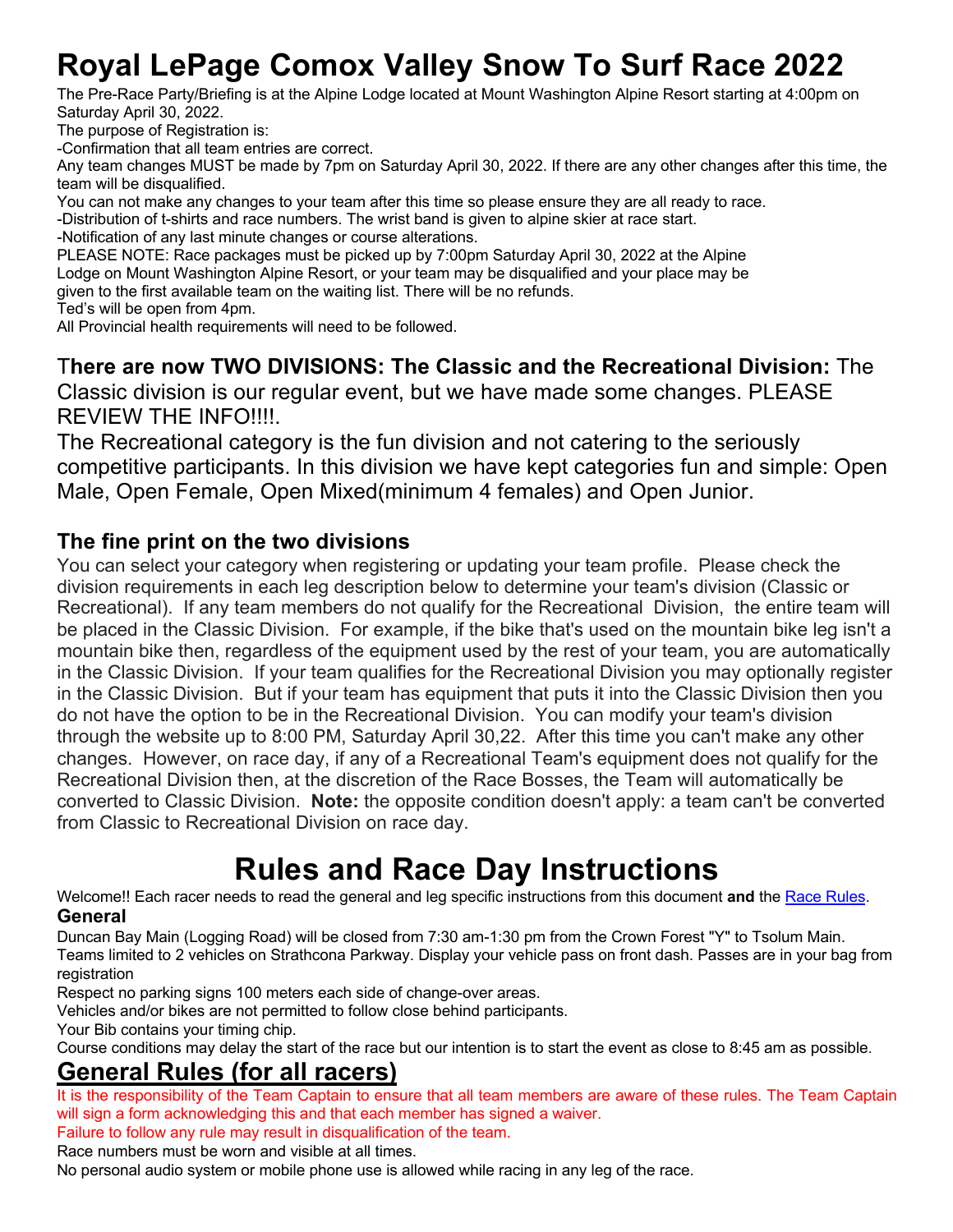Any racer unable to complete their leg is to pass the wrist band to an overtaking racer who will hand it to a Race Official at the next change-over point. The Official will record the team number and allow the team to complete the course, although the team will incur disqualification.

If an injury occurs, an accident report form must be filled out immediately. Forms can be obtained at change-over points. Participants are solely responsible for the total cost of any searches, ambulance charges or any other cost involved with an injury or incident.

To ensure that everyone is off the course at a reasonable time. Race Officials reserve the right to remove an athlete from the course at their discretion. If a team does not make a cutoff time, they will be disqualified and removed from the course. Your team will be able to continue but under disqualification.

#### **In the Recreational Event if any team member checks into their leg with non recreational equipment, their entire team will automatically be switched to the Classic Event.**

The Race Jury, if needed, will be the Sport's Chairperson, the Race Chairperson and the Race Secretary. Any protests are to be registered before the Awards Ceremony with the Race Chairperson. After the Awards Ceremony has commenced the results will be final unless a mistake has been made by our timing/admin crew. The Snow To Surf Society reserves the right to make changes to the course and/or the rules if deemed necessary.

RACE TIMING: At package pickup you will receive 9 race numbers. Each race number will have a timing chip embedded in each bib. If you wish to be timed, your bib will only record a time if it is used for the appropriate leg. This means that if you are racing more than one leg then, you will have to wear more than one bib. It is okay to wear more than one bib at a time. For example, if you are racing two consecutive legs then it may be more convenient to wear both bibs at the same time. In other words, you can race with multiple bibs, or change to appropriate bib before each leg.

## **Alpine Ski**

Race numbers to be worn on chest and visible at all times.

Lift opens at approx 7:45 am for practice runs. Racers will be allowed one practice run only. If you take a second practice run you will not be allowed back on the chair for the race. There will be a helmet and equipment check at the ramp to the chairlift. Approved **ski** helmets are mandatory (No bike or hockey helmets)

Maximum ski length 215 cm.

Alpine equipment only. No cross-country, snowboard, telemark or mountaineering equipment. Touring style ski boots designed for alpine skiing with fixed heel bindings are allowed.

For the start of the race, leave skis at top of Eagle Express Chair in designated area and proceed on foot down to top of Whiskey Jack (Yellow) Chair for 8:25 am check in. Receive wristband and last minute briefing here.

Race start 8:45 am. Racer will proceed to top of the Eagle Express Chair wearing ski boots and using poles. At top put on skis and follow marked course to change-over at nordic exchange.

Ski defensively! There will be spotters on the course to mark falls and accidents. If you see a waving flag, slow down and keep clear.

On arrival at Nordic Exchange, stop at flagged finish area and discard skis and poles. Proceed as directed to pass wristband to your teammate

RECREATIONAL CATEGORY

To follow but no changes expected

## **Nordic Ski**

Race numbers must be clearly visible on chest at all times.

Designated parking area at Hawk Chair Parking lot off Nordic Road.

Exchange area is the bottom of the Hawk Chair. Skiers will line up as directed by the race officials by 8:30am for final briefing.

The course is track set for skate and classic skiing. Groomed tracks marks the route.

Nordic skiers will drop skis and poles and pass wristband to runner and vacate exchange area as soon as possible. Absolutely no warm up on the race route. Warm-up area will be designated by race officials day of.

#### **CONTINGENCY PLAN: In the event there is insufficient snow coverage in Paradise Meadows, Nordic Skiers must be prepared to run at short notice the morning of the event. That means show up to the event with ski gear AND running gear.**

Flags mark hazards. Ski in control at all times. When passing another skier it is the responsibility of the overtaking skier to do so in a safe manner.

RECREATIONAL CATEGORY

To follow but no changes expected

## **Run**

Numbers must be clearly visible on chest.

Flagging tape (in your race package) must be worn on the right arm.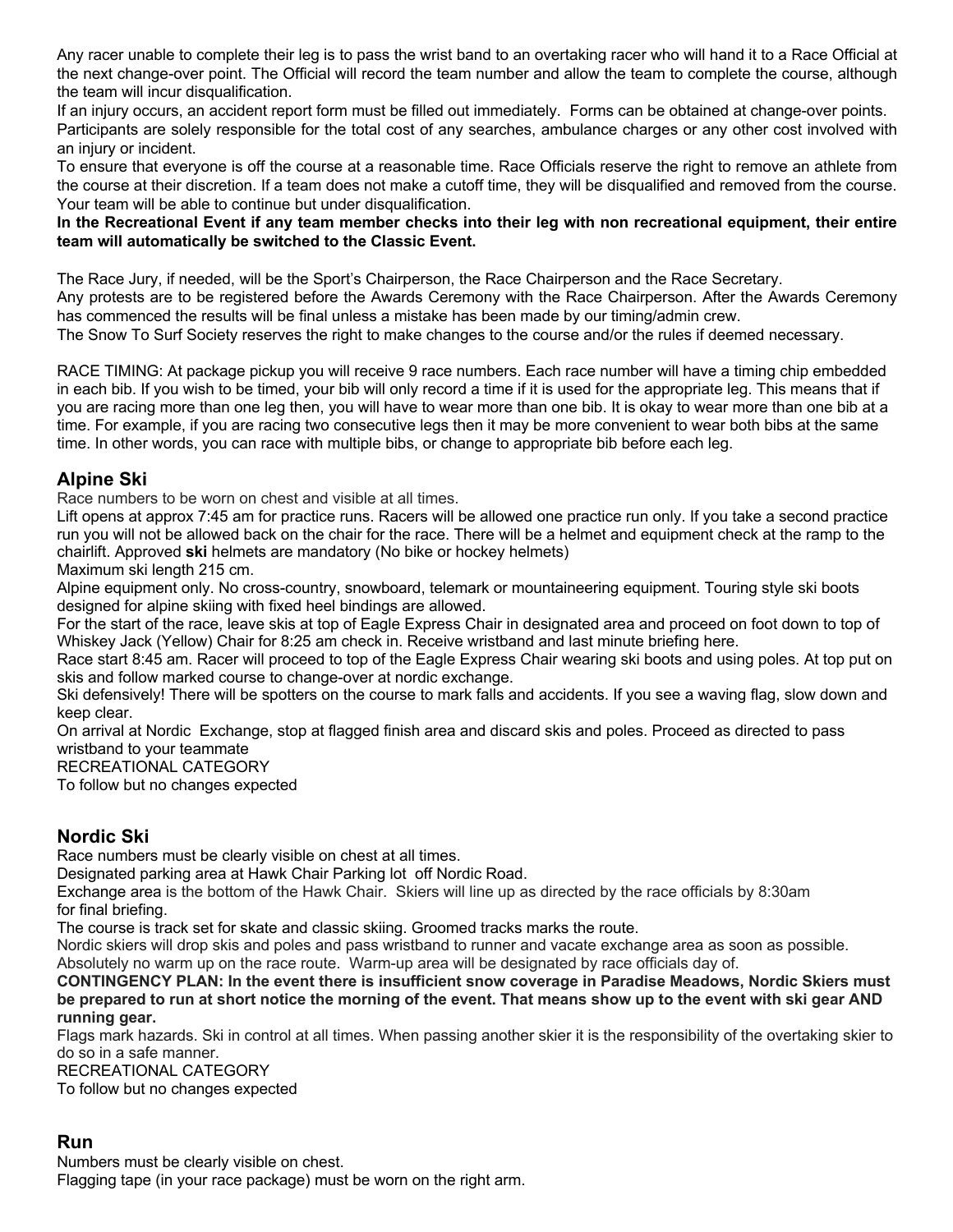## **1st Leg Run**

Exchange area is approximately 13 kms from the Strathcona Parkway - Duncan Bay Logging Road intersection. Runners are to be checked in by 8:00am. Briefing will take place at 8:15am.

Runners are to stay behind fencing until their number is called and then proceed to beginning of the chute in preparation for the exchange from the Nordic Skier. Runners will then follow chute on right side of road until directed to cross to the left side by Race Officials. They then remain on left side of road, until directed to cross back to the right side by Race Officials, prior to second run exchange.

All Runners enter chute and proceed to hand off line. Relay style hand offs allowed. 1st runner must exit chute as soon as possible to the left. 1st leg runners doing both legs must wear both a green and a orange flag on their right arm and must make themselves known to race officials as they proceed cautiously through the 2nd leg handoff chute.

#### RECREATIONAL CATEGORY

To follow but no changes expected

## **2nd Leg Run**

Exchange area is approximately 6.5 kms from the Strathcona Parkway - Duncan Bay Logging Road intersection. Runners to be checked in by 8:30am. Briefing will take place at 8:45am

Runners are to wait on the right hand ( downhill ) side of the chute and wait for their number to be called. When they hear their number they can enter the chute and wait behind the hand-off line for their teammate to hand off the armband. Relay style handoffs are allowed.

This leg of run will be off road on some trails and mostly dirt roads. Wear appropriate footwear for loose rock, water and rougher trails. Watch for signage and flag marshals to access the trail. Course will be marked 7 days prior to event. Runner passes wristband to cyclist at Duncan Bay Logging Road Exchange Point.

RECREATIONAL CATEGORY

To follow but no changes expected

### **Mountain Bike**

Parking allowed in the Parking Lot at Strathcona Parkway - Duncan Bay Logging Road intersection Mandatory bike check in starts at 8:15 am and all bikes must be checked in by 09:45 am.

#### *BIKES WILL NOT BE CHECKED IN AFTER 9:45 A.M. FOR SAFETY REASONS BIKES THAT HAVE NOT BEEN CHECKED WILL NOT BE ALLOWED TO RACE AND THE TEAM WILL BE DISQUALIFIED.*

Bike numbers will be supplied at the bike check in and must be affixed to all bikes. Team number must be clearly visible on chest. It is the cyclists' responsibility to have their bike in safe working order.

Any mountain bike with road bike attachments (aero bars etc) will not be permitted on the course.

All cyclists must wear an approved (CPSC, ASTM, ANSI or SNELL) cycling helmet with the strap done up at all times. No drafting behind any moving object will be tolerated.

No help is allowed with wheel/tire changes or other repairs

#### **Observe rules of the road and be aware of other traffic. Yield to traffic where and when necessary. Volunteers are at intersections for community awareness only. Cyclists do not have any special considerations or rights of way**

Use caution and stay on marked course at all times. It is recommended that cyclists ride the course prior to race day. The course will be marked 14 days prior with pink surveyors tape.

At the Kayak Exchange, cyclists are to dismount and leave bike clear of the Transition Zone and then proceed on foot to pass wristband to Kayaker and assist in launch.

Any mountain bike with road bike attachments (aero bars etc.) will not be permitted on the course.

## **Kayak**

Kayaks must be unloaded at the Courtenay Fish and Game Club by 09:45.

Please obey parking lot attendants and drive with courtesy on Fish and Game property

Kayaks need to be unloaded and vehicles parked in designated areas away from race areas.

Race numbers must be attached to the front of your PFD and visible. Kayaks must be a minimum of 12 feet long and have adequate floatation fore and aft.

Surf ski are permitted but K-1 racing kayaks are not.

A two ended paddle and an approved PFD are required.

There will be a PFD ( personal floatation device ) check before the race. This will be located near the kayak staging area. Please get your PFD checked soon after unloading your kayak.

Pre-race briefing will be held at approximately 10:00 am.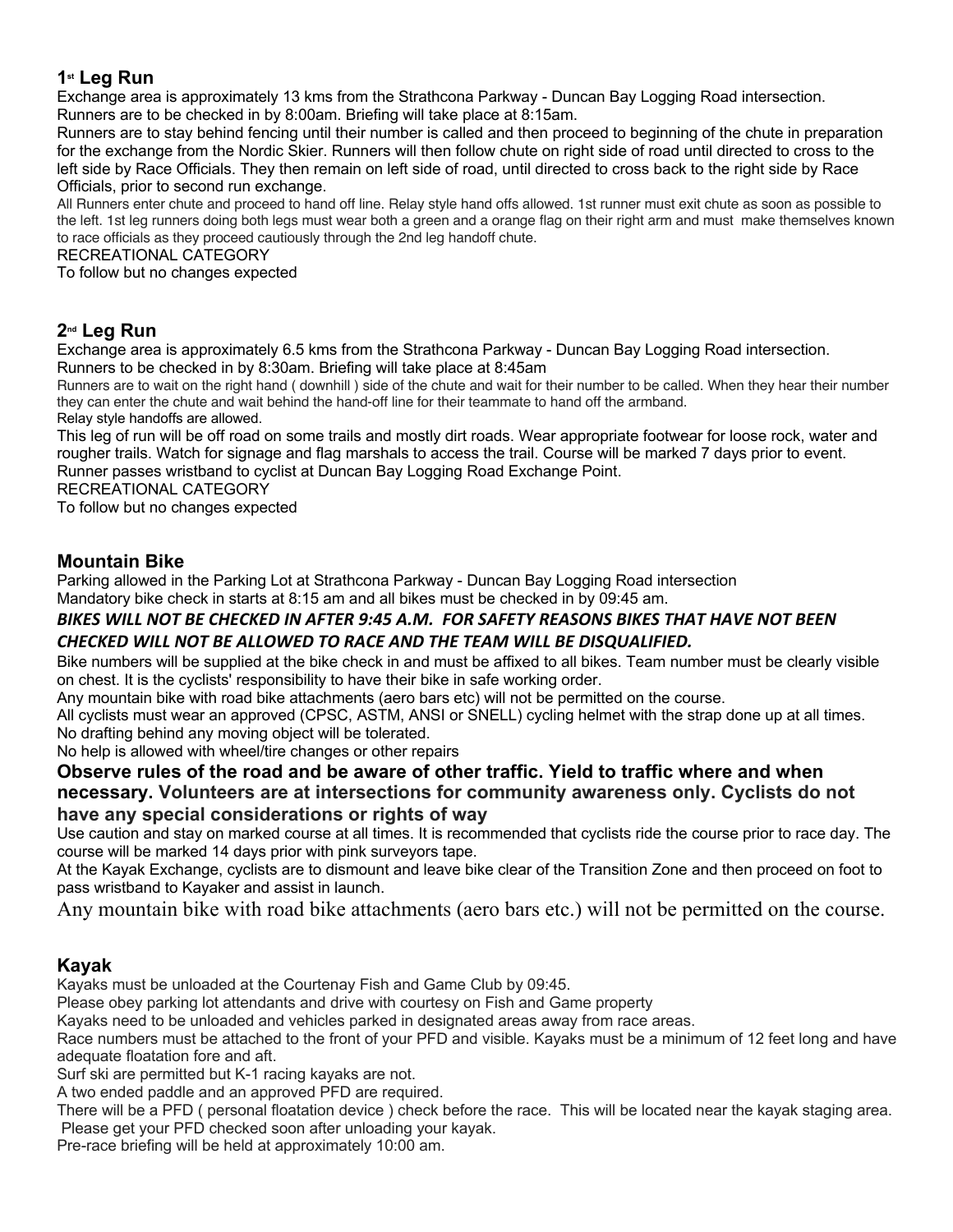Kayaker to meet the mountain biker in the transition area and lead them to their kayak.

Only a team's mountain biker may assist the kayaker with launching. If you capsize and require assistance by our safety personnel you may be given a 5 minute time penalty.

If safety personnel determine that you are unsafe to continue you will be disqualified and one of our safety boats will assist you to shore. Your team will continue under disqualification.

At the end of the kayak course, leave kayak on the beach (volunteers will move it out of the way) and proceed to the transition area.

Kayakers are REQUIRED, after finishing their portion of the race, to make the short paddle back (about 10 minutes) to the Fish and Game Club to have their kayaks picked up. This helps minimize vehicle traffic on the road bikers course. Paddlers who cannot return to the Fish and Game Club are asked to move their boats to the trailer camping area until the last cyclist has left. There will be no vehicle access to the Road Bike area at the Comox Lake Campground.

RECREATIONAL CATEGORY

No flat water racing kayaks

Surf Skis and kayaks must meet the following criteria to be allowed:

Maximum kayak length feet 5.8 m or 19 feet

Minimum kayak width .50 m or 19.69 inches

Length is measured from the bow to stern ( rudder overhang is not included )

Width is the widest part of the boat

No wing paddles

### **Road Bike**

Mandatory Bike Check in starts at 9:00 am and all bikes must be checked in by 11:00 am.

Race number to be worn on chest and back and visible at all times

Bike numbers will be supplied at the bike check in and must be affixed to all bikes.

Observe rules of the road at all times and be aware of other traffic. Yield to traffic when and where necessary.

Please Note: The Road Bike leg starts at the Comox Lake Campground. Racers are encouraged to park at the Cumberland Recreational Institute "or Village Park" and ride the 3.5kms to the Road Bike Transition.

Cyclists will follow paved roads and highways and will end on Sandpiper Drive for a distance of 25.2 kilometers.

It is the responsibility of the cyclist to ensure their bike is in safe working order.

All cyclists must wear an approved (CPSC, ASTM, ANSI, or SNELL) cycling helmet with the strap done up at all times. No drafting behind any moving object will be tolerated, including other cyclists.

No help is allowed with wheel/tire changes or other repairs.

At the Cyclist/Canoe Exchange, Cyclist must dismount and walk bike through the barricade

Use caution on the descent to railway tracks in Royston and the sharp right onto highway 19 A at the 12 km distance. Cyclist must obey the traffic light at the old Island Highway (19A) and Royston Road or face disqualification.

\*NEW\* Slow down prior to Sandpiper Road and observe cones marking the entrance lane.

At the cyclist canoe exchange at Sandpiper Road, cyclist will dismount and walk bike through the timing gate and pass the wristband to canoe runner.

No vehicle access to the Comox Lake Campground until the last Cyclist has left. Racers are encouraged to park at the Cumberland Recreational Institute "or Village Park" and ride the 3.5kms to the Road Bike Transition

No vehicle access to Millard Road until the last Cyclist arrived. Racers are encouraged to park at Anfield Center (Walmart) RECREATIONAL CATEGORY

no equipment changes likely

## **Canoe**

Maximum boat length is 18'6".

Two paddlers with single bladed paddles only.

Spray decks are permitted.

Sound-signaling devices to be carried on each canoers lifejacket .

A bailing device to be attached to the canoe by rope. Transport Canada or Canadian Coast Guard approved lifejackets or personal flotation devices (PFDs) must be worn. No water ski vests or inflatable PFDs allowed.

No portaging. If you run aground, move backwards or laterally to deeper water.

If you accept assistance you will incur disqualification.

Numbers must be pinned to front of outer garment for both paddlers, and must be visible at all times during race. Boats to be lined up in designated area at head of launch ramp at Courtenay Marina by 10:15 am. Vehicle drivers note that the Marina parking area is very congested. Teams will be allowed a maximum of 15 minutes to unload their canoe. Vehicles will not be allowed to remain in the Marina parking area. Parking is available on the other side of Cliffe Ave.

**\*NOTE\* One team member to meet incoming cyclist at Sandpiper Road. This can be a paddler, alpine or Nordic skier, runner or ROAD cyclist ONLY. Road cyclist completing the run are solely responsible for the bike. The canoe runner can not run with any equipment or team members. Runner will receive wristband and run along Riverway Walkway to designated area by Comox Valley Kayaks. Pass armband to paddler who will run to canoe**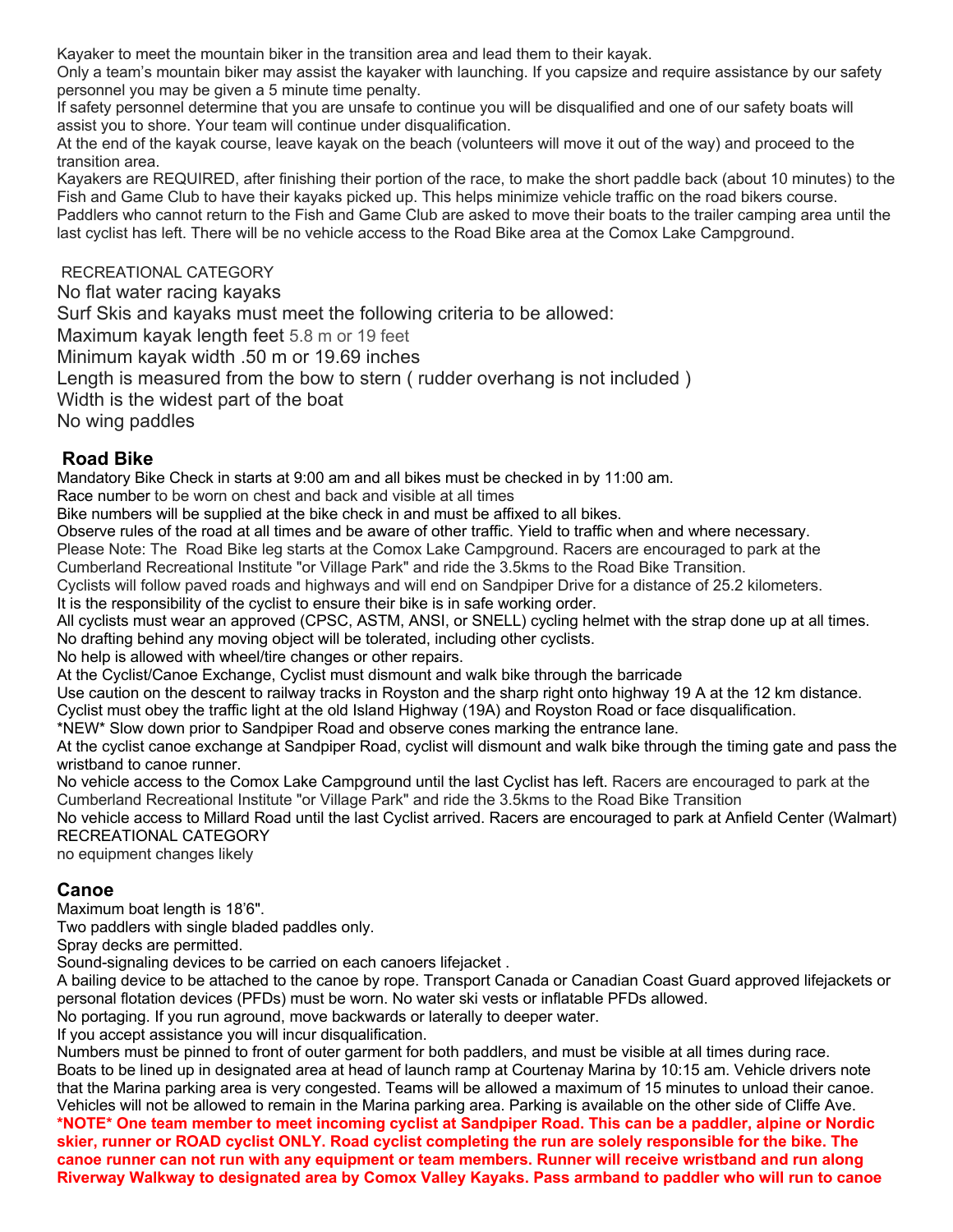#### **and to launch area via marked pathway.**

Launch and paddle to Comox Marina, staying outside of the first breakwater. No portaging. If you ground move back or laterally to deep water.If you capsize, right your boat and continue.

If you accept assistance to right your boat, continue under disqualification.

If you can't right your boat or are in doubt about your ability to continue, one of our safety boats will take you to the Comox Marina or Support Vessel and you will incur disqualification. Assistance in the form of steadying the canoe in adverse weather conditions for launch by another team mate will be permitted as long as the assistance does NOT include pushing off the canoe as it launches**.**

You must report to the finish line regardless of whether or not you are disqualified.

At the finish line, one paddler runs up and rings bell. Exchange wristband for your team's free beverage tickets. Your canoe will be moved by race volunteers from the launch ramp to the parking area above the ramp. Please ensure your canoe is removed from Marina Park immediately after it has been placed in the parking area.

Contingency plan In the event of unsafe water conditions before any teams launch, the Canoe Leg will be cancelled and the race will finish at the Sandpiper Drive Bike Finish. In the event of unsafe water conditions after teams have launched, recorded times at the Boat Ramp will be used for determining race finishes for all teams, including teams that have launched and/or already finished the event.

In the event the canoe leg is cancelled, safety personnel will notify any launched boats to beach their canoes at safe points. Any canoes that continue on after being notified do so at their own risk and their entire team may be disqualified. There will be one canoe pass supplied in race package. A canoe pass is not a parking pass. Entry to parking lot to pickup canoe will only be allowed after your team has finished the race. Canoe pass and race number must be shown to the security checkpoint to gain entry. Vehicles loading canoes must exit area immediately.

The only vehicles allowed to park in Marina Park will have a Marina Park Parking Pass. All vehicles found in the lot prior to the race will be towed at owner's expense

#### **Finish**

You must report to the finish line regardless of whether or not you are disqualified.

At the finish line, ONE paddler runs up and rings the bell. Exchange wristband for your team's free beverage tickets. Your canoe will be moved by race volunteers from the launch ramp to the Loading Zone above the ramp.

There will be one canoe pass supplied in race package. A canoe pass is NOT a parking pass. Entry to Comox Marina parking lot to pickup canoe will only be allowed after your team has finished the race.

Canoe pass and race number must be shown to the Parking Security checkpoint to gain entry. The only vehicles allowed to park in Marina Park will have a Marina Park Parking Pass. All vehicles found in the parking lot prior to the race, will be towed at the owner's expense.

Teams will be allowed a maximum of 15 minutes to load their canoe and leave the Loading Zone after finishing the race. Vehicles will not be allowed to remain in the Comox Marina parking area. Vehicles in the parking lot for more than 15 minutes will be towed at the owner's expense, to ensure fellow racers can load their canoes.

#### **Awards**

Family Celebration Garden (formerly known as beer garden) and refreshments will be available from1130 am. Local craft beer, cider and soft drinks will be served.ID's will be checked at the entrance and all underage persons or those unable/unwilling to provide acceptable government photo ID will be marked by felt pen with a large X on their left hand. Any marked person suspected of consuming alcohol will be immediately removed from the licensed area.

#### . Unofficial Race Results will be posted as Race progresses.

Awards will be presented at approximately 4:00 pm. A team representative must be present to pick up awards. Official Results will be posted on our website as soon as possible at www.snowtosurf.com

#### **Sports Chairpersons Are Available To Answer Your Questions**

| •Rick Gibson       | Chairman/Alpine        | alpine@snowtosurf.com          |
|--------------------|------------------------|--------------------------------|
| •Colleen Roy       | Nordic                 | nordic@snowtosurf.com          |
| •Brian Shaw        | Running                | running@snowtosurf.com         |
| •Joanna Robb       | MTR                    | mountbike@snowtosurf.com       |
| •Don Lockwood      | Kayak/secretary        | kayak@snowtosurf.com           |
| •Janice Leffler    | Road Bike              | roadbike@snowtosurf.com        |
| •Thomas Hart       | Canoe/                 | canoe@snowtosurf.com           |
| *Aaron Kuehl       | Finish                 | finish@snowtosurf.com          |
| •Bayne Mann        | Hospitality/Treasurer  | hospitality@snowtosurf.com     |
| • Emma Arksey      | Publicity              | publicity@snowtosurf.com       |
| • Mackenzie Scharf | Quartermaster/Awards   | quartermaster@snowtosurf.com   |
| •Dave LaPointe     | Timina                 | timing@snowtosurf.com          |
| •Mel Rodgers       | Safety & Communication | safety@snowtosurf.com          |
| •Bill Atkinson     | Race Promotion         | bs@snowtosurf.com              |
|                    |                        | <b>Our Major Sponsors Are:</b> |

•Royal LePage In the Comox Valley• Mount Washington Alpine Resort• 19 Wing Comox•The Town of Comox•The City Of Courtenay• •Village Of Cumberland • The Courtenay and District Fish and Game Protective Association